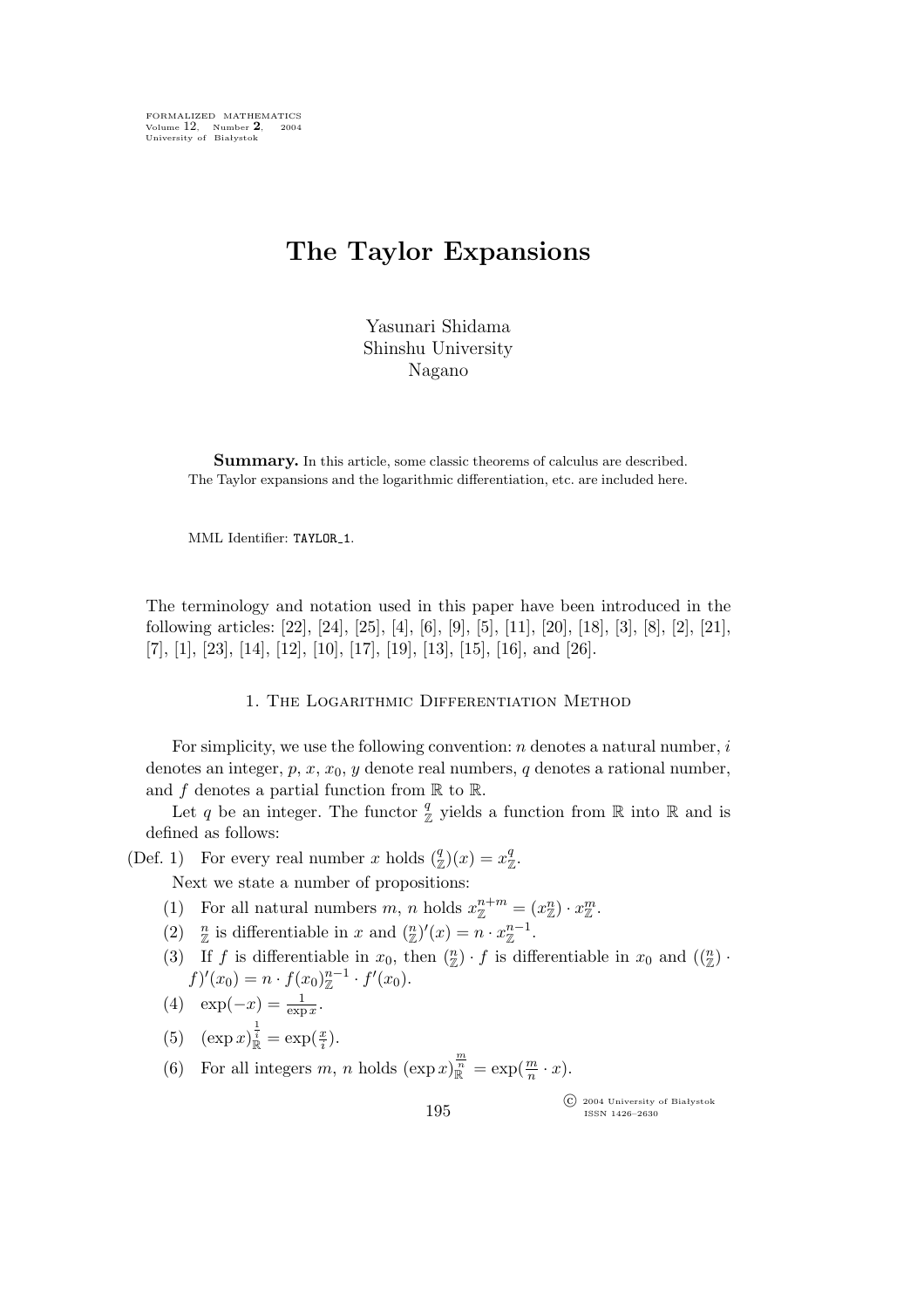### 196 yasunari shidama

- (7)  $(\exp x)_{\mathbb{Q}}^q = \exp(q \cdot x).$
- (8)  $(\exp x)^p_{\mathbb{R}} = \exp(p \cdot x).$
- (9)  $(\exp 1)^x = \exp x$  and  $(\exp 1)^x = \exp x$  and  $e^x = \exp x$  and  $e^x = \exp x$ .
- (10)  $\exp(1)^x = \exp(x)$  and  $\exp(1)^x = \exp(x)$  and  $e^x = \exp(x)$  and  $e^x = \exp(x)$  $\exp(x)$ .
- $(11)$   $e \ge 2$ .
- (12)  $\log_e \exp x = x$ .
- (13)  $\log_e \exp(x) = x$ .
- (14) If  $y > 0$ , then  $\exp \log_e y = y$ .
- (15) If  $y > 0$ , then  $\exp(\log_e y) = y$ .
- (16) exp is one-to-one and exp is differentiable on  $\mathbb R$  and exp is differentiable on  $\Omega_{\mathbb{R}}$  and for every real number x holds  $\exp'(x) = \exp(x)$  and for every real number x holds  $0 < \exp'(x)$  and dom  $\exp = \mathbb{R}$  and dom  $\exp = \Omega_{\mathbb{R}}$  and  $\text{rng exp} = \frac{10, +\infty}{.}$

Let us note that exp is one-to-one.

We now state the proposition

(17)  $\exp^{-1}$  is differentiable on dom( $\exp^{-1}$ ) and for every real number x such that  $x \in \text{dom}(\exp^{-1})$  holds  $(\exp^{-1})'(x) = \frac{1}{x}$ .

Let us mention that  $]0, +\infty[$  is non empty.

Let a be a real number. The functor  $log_a(a)$  yields a partial function from R to  $\mathbb R$  and is defined by:

(Def. 2) dom  $log_{a}(a) = |0, +\infty|$  and for every element d of  $|0, +\infty|$  holds  $(\log_{a}(a))(d) = \log_{a} d.$ 

One can prove the following three propositions:

- (18)  $\log_{1}(e) = \exp^{-1}$  and  $\log_{1}(e)$  is one-to-one and dom  $\log_{1}(e) = [0, +\infty)$ and rng  $log_{e}(e) = \mathbb{R}$  and  $log_{e}(e)$  is differentiable on  $]0, +\infty[$  and for every real number x such that  $x > 0$  holds  $log_{e}(e)$  is differentiable in x and for every element x of  $]0, +\infty[$  holds  $(\log_{-}(e))'(x) = \frac{1}{x}$  and for every element  $x \text{ of } ]0, +\infty[ \text{ holds } 0 < (\log_{-}(e))'(x).$
- (19) If f is differentiable in  $x_0$ , then  $\exp\left\{\frac{1}{s}\right\}$  is differentiable in  $x_0$  and  $(\exp f)'(x_0) = \exp(f(x_0)) \cdot f'(x_0).$
- (20) If f is differentiable in  $x_0$  and  $f(x_0) > 0$ , then  $\log_{\epsilon}(e) \cdot f$  is differentiable in  $x_0$  and  $(\log_{1}(e) \cdot f)'(x_0) = \frac{f'(x_0)}{f(x_0)}$  $\frac{f(x_0)}{f(x_0)}$ .

Let p be a real number. The functor  $\frac{p}{\mathbb{R}}$  yielding a partial function from  $\mathbb R$  to  $\mathbb R$  is defined as follows:

- $(\text{Def. 3}) \quad \text{dom}(\mathcal{P})$  $(\mathbf{R}^p) = [0, +\infty[$  and for every element d of  $]0, +\infty[$  holds  $(\mathbf{R}^p)$  $\binom{p}{\mathbb{R}}(d) = d_{\mathbb{R}}^p$  $_{\mathbb{R}}^{p}.$ We now state two propositions:
	- (21) If  $x > 0$ , then  $\frac{p}{\mathbb{R}}$  is differentiable in x and  $\binom{p}{\mathbb{R}}$  $(\sum_{k=1}^{p} f'(x)) = p \cdot x_{\mathbb{R}}^{p-1}$  $\mathbb{R}^{p-1}$ .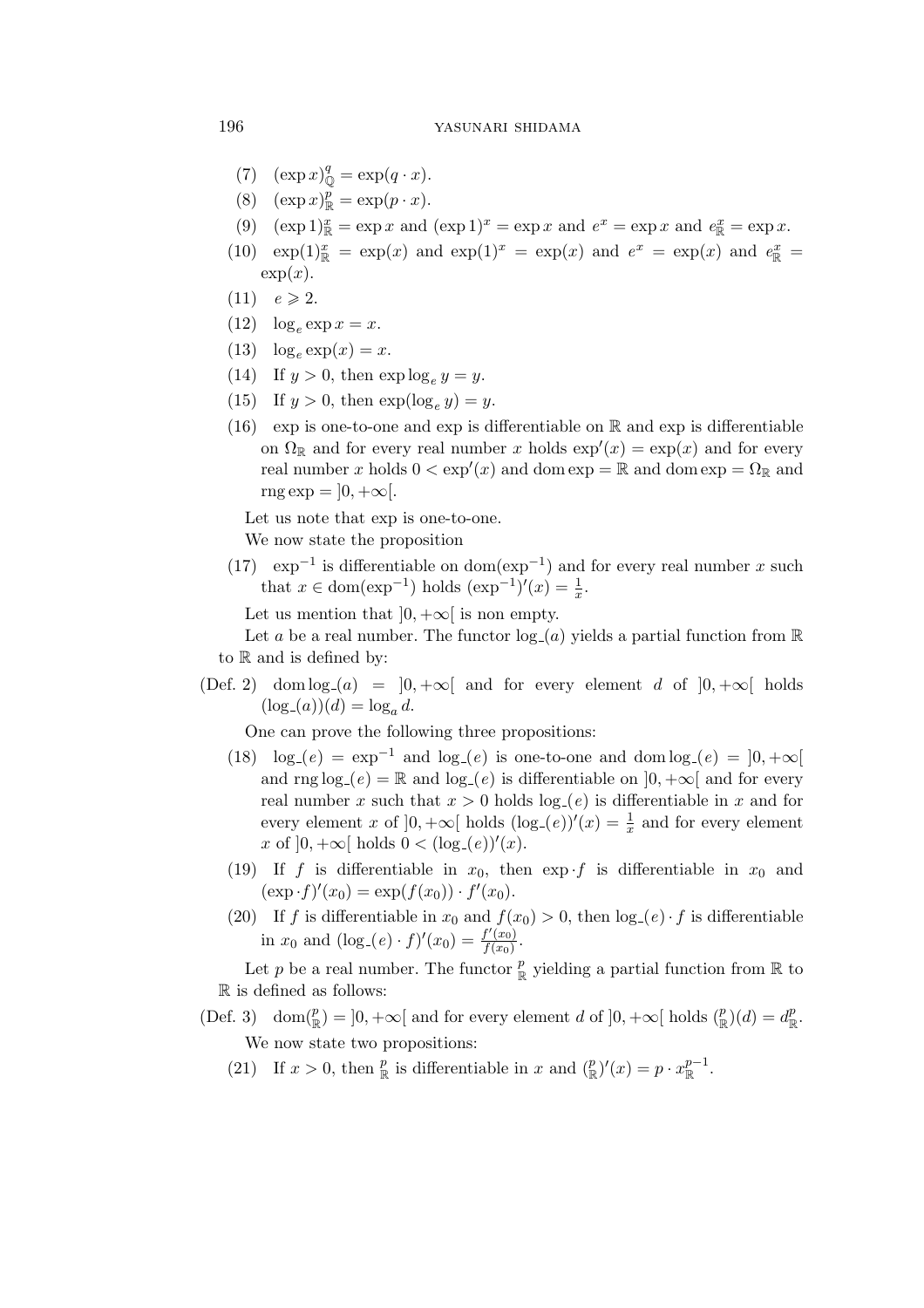(22) If f is differentiable in  $x_0$  and  $f(x_0) > 0$ , then  $\binom{p}{k}$  $(\mathbb{R}) \cdot f$  is differentiable in  $x_0$  and  $((\frac{p}{\mathbb{R}}) \cdot f)'(x_0) = p \cdot f(x_0) \frac{p-1}{\mathbb{R}}$  $_{\mathbb{R}}^{p-1} \cdot f'(x_0).$ 

# 2. The Taylor Expansions

Let f be a partial function from  $\mathbb R$  to  $\mathbb R$  and let Z be a subset of  $\mathbb R$ . The functor  $f'(Z)$  yields a sequence of partial functions from  $\mathbb R$  into  $\mathbb R$  and is defined by:

(Def. 4)  $f'(Z)(0) = f\upharpoonright Z$  and for every natural number i holds  $f'(Z)(i+1) =$  $f'(Z)(i)'_1$ ,<br>∣Z∙

Let f be a partial function from  $\mathbb R$  to  $\mathbb R$ , let n be a natural number, and let Z be a subset of R. We say that f is differentiable n times on Z if and only if:

(Def. 5) For every natural number i such that  $i \leq n-1$  holds  $f'(Z)(i)$  is differentiable on Z.

The following proposition is true

(23) Let f be a partial function from  $\mathbb R$  to  $\mathbb R$ , Z be a subset of  $\mathbb R$ , and n be a natural number. Suppose f is differentiable n times on  $Z$ . Let  $m$  be a natural number. If  $m \leq n$ , then f is differentiable m times on Z.

Let f be a partial function from  $\mathbb R$  to  $\mathbb R$ , let Z be a subset of  $\mathbb R$ , and let a, b be real numbers. The functor  $Taylor(f, Z, a, b)$  yields a sequence of real numbers and is defined as follows:

- (Def. 6) For every natural number n holds  $(\text{Taylor}(f, Z, a, b))(n) = \frac{f'(Z)(n)(a) \cdot (b-a)^n}{n!}$  $\frac{(a)\cdot(b-a)^n}{n!}$ . The following propositions are true:
	- (24) Let f be a partial function from  $\mathbb R$  to  $\mathbb R$ , Z be a subset of  $\mathbb R$ , and n be a natural number. Suppose f is differentiable n times on Z. Let  $a, b$  be real numbers. If  $a < b$  and  $[a, b] \subseteq Z$ , then  $f'(Z)(n) \cap [a, b] = f'(a, b')(n)$ .
	- (25) Let n be a natural number, f be a partial function from  $\mathbb R$  to  $\mathbb R$ , and Z be a subset of R. Suppose f is differentiable n times on Z. Let  $a, b$  be real numbers. Suppose  $a < b$  and  $[a, b] \subseteq Z$  and  $f'(Z)(n)$  is continuous on [a, b] and f is differentiable  $n + 1$  times on [a, b]. Let l be a real number and g be a partial function from  $\mathbb R$  to  $\mathbb R$ . Suppose dom  $g = \mathbb R$  and for every real number x holds  $g(x) = f(b) - (\sum_{\alpha=0}^{\kappa} (\text{Taylor}(f, Z, x, b))(\alpha))_{\kappa \in \mathbb{N}}(n) -$ <br> $\frac{l \cdot (b-x)^{n+1}}{(n+1)!}$  and  $f(b) - (\sum_{\alpha=0}^{\kappa} (\text{Taylor}(f, Z, a, b))(\alpha))_{\kappa \in \mathbb{N}}(n) - \frac{l \cdot (b-a)^{n+1}}{(n+1)!} = 0.$ Then
		- (i) q is differentiable on  $[a, b],$
		- (ii)  $q(a) = 0$ ,
	- (iii)  $g(b) = 0$ ,
	- (iv) g is continuous on [a, b], and
	- (v) for every real number x such that  $x \in [a, b]$  holds  $g'(x) =$  $-\frac{f'(a,b)(n+1)(x)\cdot(b-x)^n}{n!} + \frac{l\cdot(b-x)^n}{n!}$  $\frac{-x)^n}{n!}$ .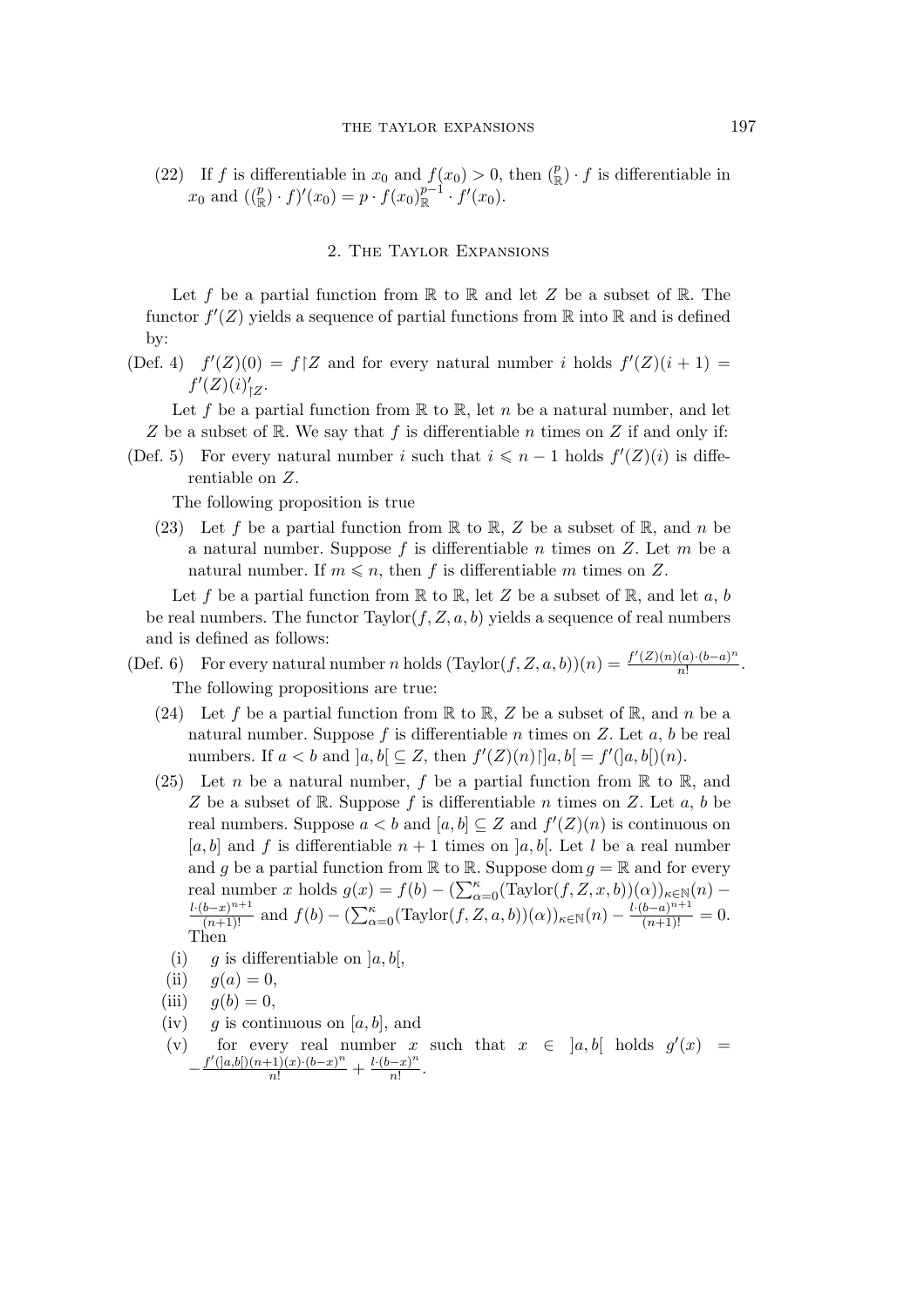# 198 yasunari shidama

- (26) Let n be a natural number, f be a partial function from  $\mathbb R$  to  $\mathbb R$ , Z be a subset of  $\mathbb{R}$ , and b, l be real numbers. Then there exists a function g from R into R such that for every real number x holds  $g(x) = f(b) (\sum_{\alpha=0}^{\kappa}(\text{Taylor}(f, Z, x, b))(\alpha))_{\kappa \in \mathbb{N}}(n) - \frac{l \cdot (b-x)^{n+1}}{(n+1)!}.$
- (27) Let *n* be a natural number, *f* be a partial function from  $\mathbb R$  to  $\mathbb R$ , and Z be a subset of R. Suppose f is differentiable n times on Z. Let a, b be real numbers. Suppose  $a < b$  and  $[a, b] \subseteq Z$  and  $f'(Z)(n)$  is continuous on  $[a, b]$ and f is differentiable  $n+1$  times on  $[a, b]$ . Then there exists a real number c such that  $c \in [a, b]$  and  $f(b) = (\sum_{\alpha=0}^{\kappa} (\text{Taylor}(f, Z, a, b))(\alpha))_{\kappa \in \mathbb{N}}(n) + \frac{f'(a,b)(n+1)(c) \cdot (b-a)^{n+1}}{(n+1)!}$ .
- (28) Let n be a natural number, f be a partial function from  $\mathbb R$  to  $\mathbb R$ , and Z be a subset of  $\mathbb R$ . Suppose f is differentiable n times on Z. Let a, b be real numbers. Suppose  $a < b$  and  $[a, b] \subseteq Z$  and  $f'(Z)(n)$  is continuous on [a, b] and f is differentiable  $n + 1$  times on [a, b]. Let l be a real number and q be a partial function from  $\mathbb R$  to  $\mathbb R$ . Suppose dom  $q = \mathbb R$  and for every real number x holds  $g(x) = f(a) - (\sum_{\alpha=0}^{\kappa} (\text{Taylor}(f, Z, x, a))(\alpha))_{\kappa \in \mathbb{N}}(n) -$ <br> $\frac{l \cdot (a-x)^{n+1}}{(n+1)!}$  and  $f(a) - (\sum_{\alpha=0}^{\kappa} (\text{Taylor}(f, Z, b, a))(\alpha))_{\kappa \in \mathbb{N}}(n) - \frac{l \cdot (a-b)^{n+1}}{(n+1)!} = 0.$ Then
	- (i) g is differentiable on  $[a, b],$
	- (ii)  $g(b) = 0$ ,
- (iii)  $g(a) = 0$ ,
- (iv) g is continuous on [a, b], and
- (v) for every real number x such that  $x \in [a, b]$  holds  $g'(x) =$  $-\frac{f'(a,b)(n+1)}{n!}$  +  $\frac{l \cdot (a-x)^n}{n!}$  $\frac{(-x)^n}{n!}$ .
- (29) Let n be a natural number, f be a partial function from  $\mathbb R$  to  $\mathbb R$ , and Z be a subset of  $\mathbb R$ . Suppose f is differentiable n times on Z. Let a, b be real numbers. Suppose  $a < b$  and  $[a, b] \subseteq Z$  and  $f'(Z)(n)$  is continuous on  $[a, b]$ and f is differentiable  $n+1$  times on  $[a, b]$ . Then there exists a real number c such that  $c \in [a, b]$  and  $f(a) = (\sum_{\alpha=0}^{\kappa} (Taylor(f, Z, b, a))(\alpha))_{\kappa \in \mathbb{N}}(n)$  +  $\frac{f'(a,b)(n+1)(c) \cdot (a-b)^{n+1}}{(n+1)!}$ .
- (30) Let f be a partial function from  $\mathbb R$  to  $\mathbb R$ , Z be a subset of  $\mathbb R$ , and  $Z_1$  be an open subset of R. Suppose  $Z_1 \subseteq Z$ . Let n be a natural number. If f is differentiable *n* times on *Z*, then  $f'(Z)(n) \upharpoonright Z_1 = f'(Z_1)(n)$ .
- (31) Let f be a partial function from  $\mathbb R$  to  $\mathbb R$ , Z be a subset of  $\mathbb R$ , and  $Z_1$  be an open subset of R. Suppose  $Z_1 \subseteq Z$ . Let n be a natural number. Suppose f is differentiable  $n + 1$  times on Z. Then f is differentiable  $n + 1$  times on  $Z_1$ .
- (32) Let f be a partial function from  $\mathbb R$  to  $\mathbb R$ , Z be a subset of  $\mathbb R$ , and x be a real number. If  $x \in Z$ , then for every natural number n holds  $f(x) =$  $(\sum_{\alpha=0}^{\kappa}(\text{Taylor}(f, Z, x, x))(\alpha))_{\kappa \in \mathbb{N}}(n).$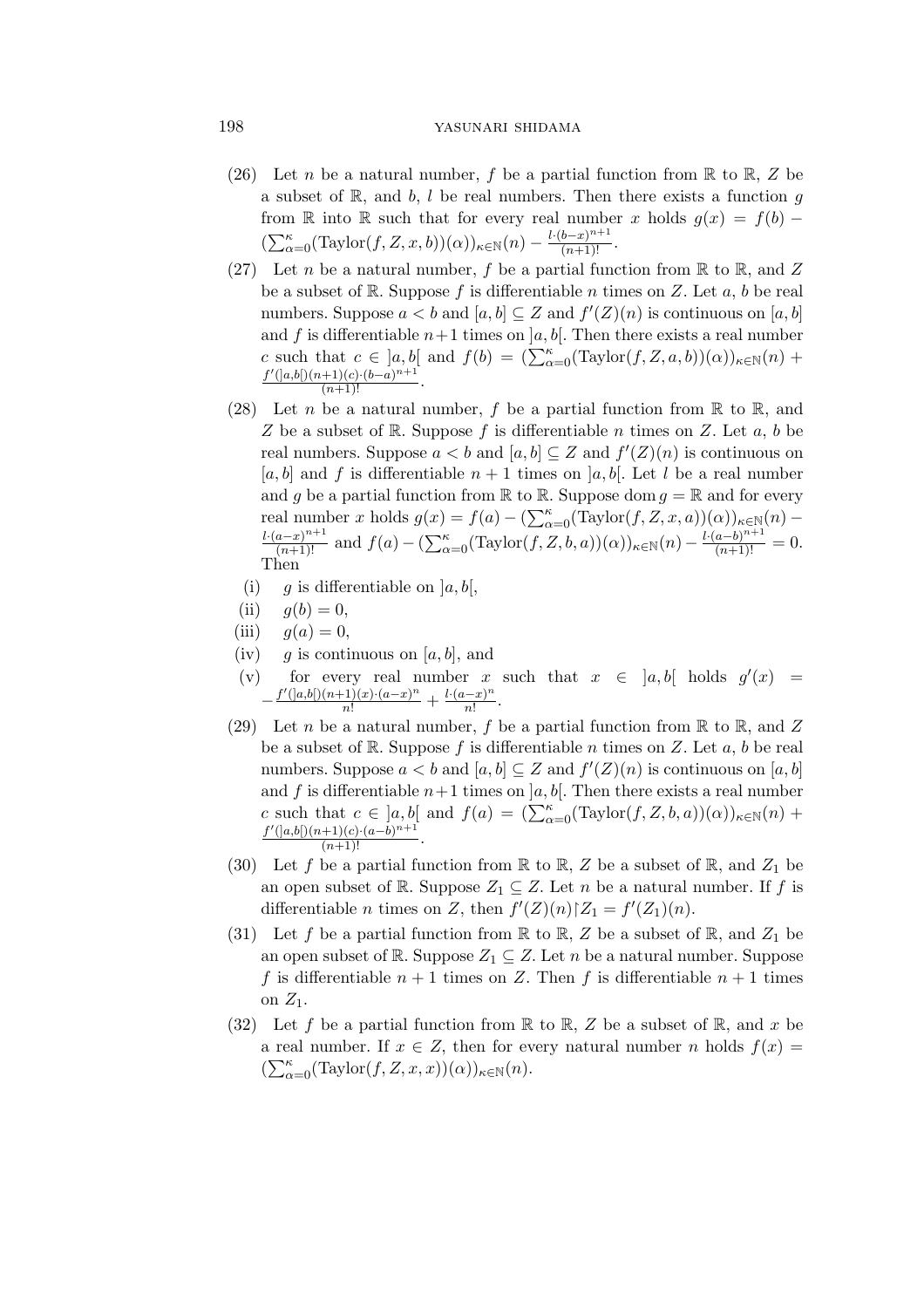(33) Let n be a natural number, f be a partial function from  $\mathbb R$  to  $\mathbb R$ , and  $x_0$ , r be real numbers. Suppose  $0 \lt r$  and f is differentiable  $n + 1$  times on  $|x_0 - r, x_0 + r|$ . Let x be a real number. Suppose  $x \in$  $|x_0 - r, x_0 + r|$ . Then there exists a real number s such that  $0 < s$  and  $s < 1$  and  $f(x) = \left(\sum_{\alpha=0}^{\kappa} (\text{Taylor}(f, |x_0 - r, x_0 + r(x_0, x)))(\alpha)\right)_{\kappa \in \mathbb{N}}(n) + \frac{f'(|x_0 - r, x_0 + r(x_0, x + r(x_0, x_0))}{(n+1)!}$ .

#### **REFERENCES**

- [1] Grzegorz Bancerek. The fundamental properties of natural numbers. *Formalized Mathematics*, 1(**1**):41–46, 1990.
- [2] Grzegorz Bancerek. The ordinal numbers. *Formalized Mathematics*, 1(**1**):91–96, 1990.
- [3] Grzegorz Bancerek. Sequences of ordinal numbers. *Formalized Mathematics*, 1(**2**):281– 290, 1990.
- [4] Czesław Byliński. Functions and their basic properties. *Formalized Mathematics*, 1(**1**):55– 65, 1990.
- [5] Czesław Byliński. Functions from a set to a set. *Formalized Mathematics*, 1(**1**):153–164, 1990. [6] Czesław Byliński. Partial functions. *Formalized Mathematics*, 1(**2**):357–367, 1990.
- [7] Krzysztof Hryniewiecki. Basic properties of real numbers. *Formalized Mathematics*, 1(**1**):35–40, 1990.
- [8] Andrzej Kondracki. Basic properties of rational numbers. *Formalized Mathematics*, 1(**5**):841–845, 1990.
- [9] Jarosław Kotowicz. Partial functions from a domain to a domain. *Formalized Mathematics*, 1(**4**):697–702, 1990.
- [10] Jarosław Kotowicz. Real sequences and basic operations on them. *Formalized Mathematics*, 1(**2**):269–272, 1990.
- [11] Jarosław Kotowicz. The limit of a real function at infinity. *Formalized Mathematics*, 2(**1**):17–28, 1991.
- [12] Rafał Kwiatek. Factorial and Newton coefficients. *Formalized Mathematics*, 1(**5**):887–890, 1990.
- [13] Beata Perkowska. Functional sequence from a domain to a domain. *Formalized Mathematics*, 3(**1**):17–21, 1992.
- [14] Jan Popiołek. Some properties of functions modul and signum. *Formalized Mathematics*, 1(**2**):263–264, 1990.
- [15] Konrad Raczkowski. Integer and rational exponents. *Formalized Mathematics*, 2(**1**):125– 130, 1991.
- [16] Konrad Raczkowski and Andrzej Nędzusiak. Real exponents and logarithms. *Formalized Mathematics*, 2(**2**):213–216, 1991.
- [17] Konrad Raczkowski and Andrzej Nędzusiak. Series. *Formalized Mathematics*, 2(**4**):449– 452, 1991.
- [18] Konrad Raczkowski and Paweł Sadowski. Real function continuity. *Formalized Mathematics*, 1(**4**):787–791, 1990.
- [19] Konrad Raczkowski and Paweł Sadowski. Real function differentiability. *Formalized Mathematics*, 1(**4**):797–801, 1990.
- [20] Konrad Raczkowski and Paweł Sadowski. Topological properties of subsets in real numbers. *Formalized Mathematics*, 1(**4**):777–780, 1990.
- [21] Andrzej Trybulec. Subsets of complex numbers. *To appear in Formalized Mathematics*.
- [22] Andrzej Trybulec. Tarski Grothendieck set theory. *Formalized Mathematics*, 1(**1**):9–11, 1990.
- [23] Michał J. Trybulec. Integers. *Formalized Mathematics*, 1(**3**):501–505, 1990.
- [24] Zinaida Trybulec. Properties of subsets. *Formalized Mathematics*, 1(**1**):67–71, 1990.
- [25] Edmund Woronowicz. Relations and their basic properties. *Formalized Mathematics*, 1(**1**):73–83, 1990.